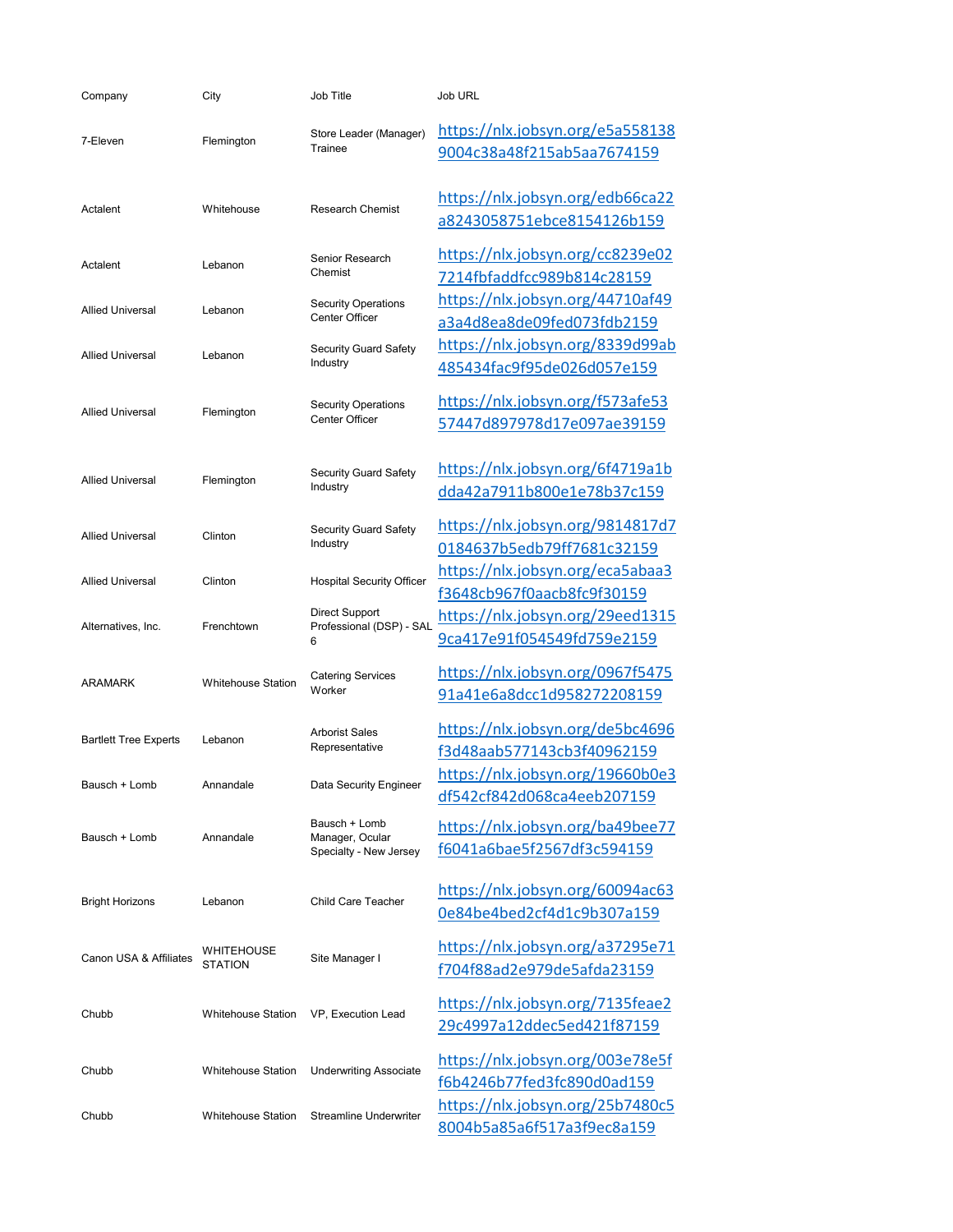| Chubb                             | <b>Whitehouse Station</b> | Sr. Data Analyst                                                  | https://nlx.jobsyn.org/e69be4b0e<br>51749b88c71143cdef13f17159 |
|-----------------------------------|---------------------------|-------------------------------------------------------------------|----------------------------------------------------------------|
| Chubb                             | <b>Whitehouse Station</b> | Sr. Data Analyst                                                  | https://nlx.jobsyn.org/f5269087b<br>b3c4758843b8c8d46730166159 |
| Chubb                             | <b>Whitehouse Station</b> | <b>Sr Business</b><br>Analyst/Scrum Master<br>(Digital Claims)    | https://nlx.jobsyn.org/86133acc0<br>3644f6791fc23c2c2e1c4ba159 |
| Chubb                             | <b>Whitehouse Station</b> | <b>Specialty Lines Product</b><br>Manager                         | https://nlx.jobsyn.org/e19991f0c<br>da048aabab01a37e01f4b28159 |
| Chubb                             | <b>Whitehouse Station</b> | Software Engineer                                                 | https://nlx.jobsyn.org/786ab816b<br>9d7492c824c2da71430cbd9159 |
| Chubb                             | <b>Whitehouse Station</b> | <b>PRS Operations</b><br>Supervisor                               | https://nlx.jobsyn.org/0a11a78ff<br>d5643a9bc33eab7345743d1159 |
| Chubb                             | <b>Whitehouse Station</b> | Lead Full-Stack Engineer                                          | https://nlx.jobsyn.org/6b6c9f842<br>3fd4315914eae14c3929abd159 |
| Chubb                             | <b>Whitehouse Station</b> | International Fronting<br>Desk Manager                            | https://nlx.jobsyn.org/0ded8f017<br>bff4a18a5ccf959d179f224159 |
| Chubb                             | <b>Whitehouse Station</b> | Data Analyst -<br>Information Management                          | https://nlx.jobsyn.org/7aba491f8<br>2344335b9da4e3d8ff83792159 |
| Chubb                             | <b>Whitehouse Station</b> | <b>Commercial Renewal</b><br>Underwriter                          | https://nlx.jobsyn.org/da784563a<br>98f4931a3a371c612aecad4159 |
| Chubb                             | <b>Whitehouse Station</b> | Claims Director A & H<br>Claims (Litigation<br>Specialist)        | https://nlx.jobsyn.org/72a5a15e8<br>51146538699a7b94c5e45a9159 |
| Chubb                             | <b>Whitehouse Station</b> | <b>Business Analyst</b><br>Associate-TAP                          | https://nlx.jobsyn.org/7d0ba8810<br>4fc4f9da6ebe4c5079b3ae8159 |
| Chubb                             | <b>Whitehouse Station</b> | AVP, Home Office<br>Casualty Underwriter-<br>Commercial Insurance | https://nlx.jobsyn.org/7fd1b3f1c2<br>c34adb97616c6bedac544e159 |
| Chubb                             | <b>Whitehouse Station</b> | AVP, Commercial<br>Insurance IT Operations<br>& Delivery          | https://nlx.jobsyn.org/8cc6c8308<br>0ed48a698a32650f0ef9a07159 |
| Cognizant Technology<br>Solutions | <b>Whitehouse Station</b> | Senior Mainframe<br>Developer                                     | https://nlx.jobsyn.org/bcb7571b1<br>f1a46a1bc6abb04817fdb88159 |
| Cognizant Technology<br>Solutions | <b>Whitehouse Station</b> | <b>MDM Admin</b>                                                  | https://nlx.jobsyn.org/c81a37e17<br>cc74fa684f4b68c282ab4e5159 |
| Compass Group, North<br>America   | Milford                   | <b>FOOD SERVICE</b><br>WORKER (FULL-TIME &<br>PART-TIME)          | https://nlx.jobsyn.org/ba8211b76<br>7694ecbb7330a5cafc7e6ea159 |
| Construction<br>Specialties, LLC  | Lebanon                   | Key Account Manager                                               | https://nlx.jobsyn.org/a12b52d65<br>385400fb75d6719c18d7435159 |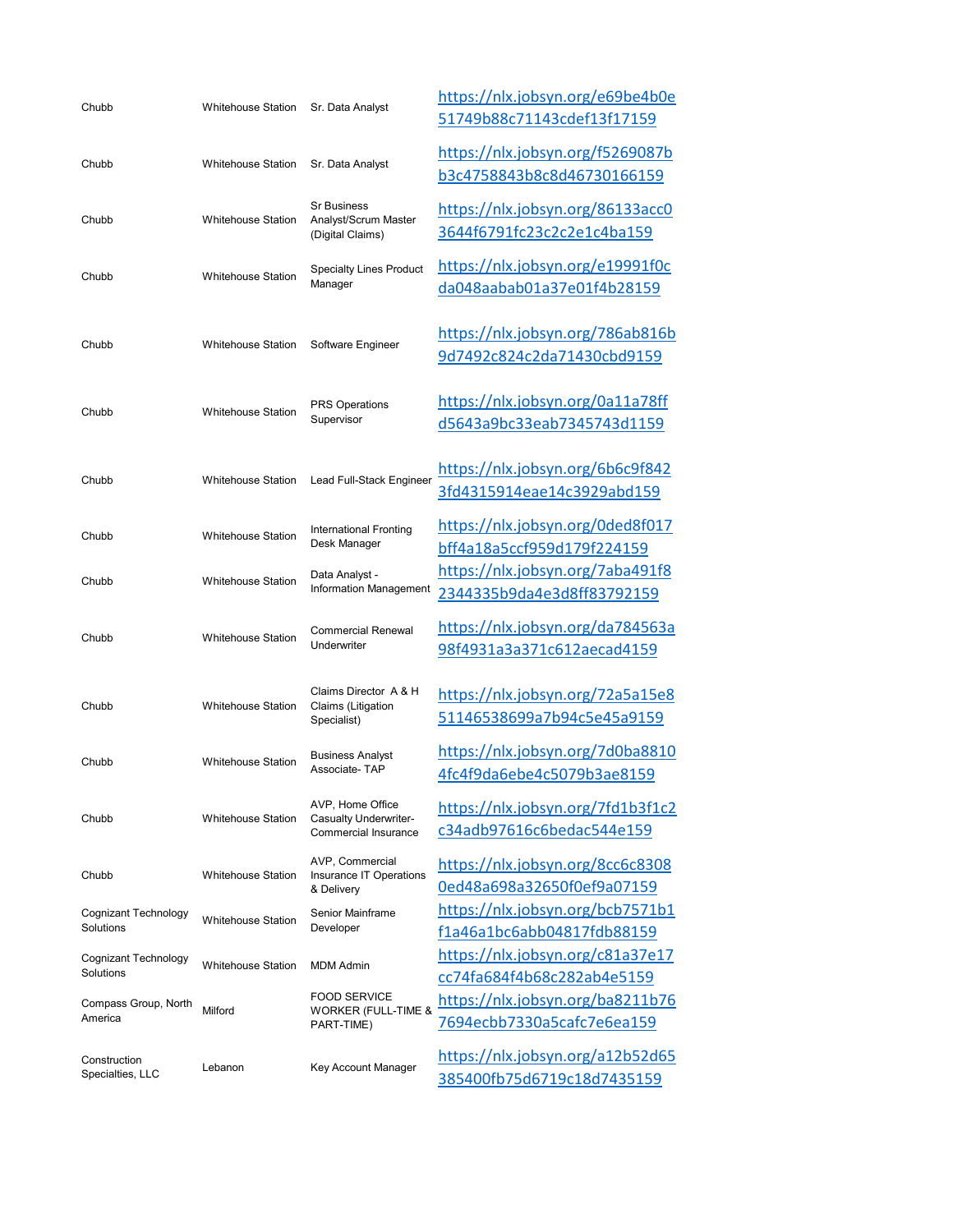| <b>CVS Health</b>           | Flemington           | Field Care Manager RN-                                   | https://nlx.jobsyn.org/548c8d470  |
|-----------------------------|----------------------|----------------------------------------------------------|-----------------------------------|
|                             |                      | MLTSS - New Jersey                                       | 4d548faab700a38676773d7159        |
| Designplan Lighting         | Frenchtown           | <b>Lighting Design Engineer</b>                          | https://nlx.jobsyn.org/b3efe056d  |
|                             |                      |                                                          | cf14a0c8f9b7512f77a89ed159        |
| Ferrellgas                  | <b>Three Bridges</b> | Truck Driver \$2500 Sign<br>On Bonus!**                  | https://nlx.jobsyn.org/726c9e9bc  |
|                             |                      |                                                          | 3fe4ff1996346cf1e0bd140159        |
| Ferrellgas                  | <b>Three Bridges</b> | Field Technician \$5,000<br>Sign On Bonus!**             | https://nlx.jobsyn.org/717c158bd  |
|                             |                      |                                                          | 5e04d3b80f895bc17fd1332159        |
| <b>Fulton Financial</b>     | Flemington           | Senior Mortgage Loan<br>Officer                          | https://nlx.jobsyn.org/29a809ddc  |
| Corporation                 |                      |                                                          | f40474c9932b4a572001fcb159        |
| <b>Fulton Financial</b>     |                      |                                                          | https://nlx.jobsyn.org/b1ab5c5cd  |
| Corporation                 | Flemington           | Mortgage Loan Officer                                    | b6340779881e8f74afaee00159        |
| <b>Fulton Financial</b>     |                      | Full Time Sales and                                      | https://nlx.jobsyn.org/5ad302b71  |
| Corporation                 | Flemington           | Service Specialist                                       | f5c43dbb166cda4f7550130159        |
| Greenman-                   |                      | Team Leader - Bridge                                     | https://nlx.jobsyn.org/e085cae70  |
| Pedersen.Inc.               | Lebanon              | Inspection                                               | 34f42388101dc3df1029543159        |
| Greenman-                   |                      | Team Leader - Bridge                                     | https://nlx.jobsyn.org/29b9cea2e  |
| Pedersen, Inc.              | Lebanon              | Inspection                                               | 0a6484da86ff6849a4f5989159        |
| Greenman-                   |                      |                                                          | https://nlx.jobsyn.org/7060fcaf8e |
| Pedersen, Inc.              | Lebanon              | <b>Municipal Engineer</b>                                | 734d46bbf1621eb6575276159         |
|                             |                      |                                                          |                                   |
| Greenman-<br>Pedersen, Inc. | Lebanon              | <b>Municipal Engineer</b>                                | https://nlx.jobsyn.org/3c0d7ae53  |
|                             |                      |                                                          | dec4518b0dbdb2f47205573159        |
|                             |                      |                                                          |                                   |
| Greenman-<br>Pedersen, Inc. |                      | <b>Mechanical Hyac</b><br><b>Engineers And Designers</b> | https://nlx.jobsyn.org/b374ec70e  |
|                             | Lebanon              |                                                          | dd04541bc02de1e3350c172159        |
|                             |                      |                                                          |                                   |
| Greenman-                   |                      | Lead Commisioning                                        | https://nlx.jobsyn.org/8ddbb49e4  |
| Pedersen, Inc.              | Lebanon              | Agent                                                    | a4446d08f8dde8da23ade82159        |
|                             |                      |                                                          |                                   |
| Greenman-<br>Pedersen, Inc. | Lebanon              | Junior Graphic Designer                                  | https://nlx.jobsyn.org/14bddaa6d  |
|                             |                      |                                                          | 5f644f5935a67b4d86a6f62159        |
| Greenman-                   | Lebanon              |                                                          | https://nlx.jobsyn.org/41fe31a1d  |
| Pedersen, Inc.              |                      | Junior Graphic Designer                                  | 3394464bb59722068f2494d159        |
|                             |                      |                                                          |                                   |
| Greenman-                   | Lebanon              | Hydrology/hydraulics<br>Engineer                         | https://nlx.jobsyn.org/4faa9aab8  |
| Pedersen, Inc.              |                      |                                                          | 870465481b227443f6b8f6a159        |
| Greenman-<br>Pedersen, Inc. | Lebanon              | Gis Technician                                           | https://nlx.jobsyn.org/079f1ff071 |
|                             |                      |                                                          | f44d7b85c57f4af0a304f1159         |
| Greenman-<br>Pedersen, Inc. | Lebanon              | Fall 2022 Civil/highway                                  | https://nlx.jobsyn.org/586c64631  |
|                             |                      | <b>Engineering Co-op</b>                                 | e4f482ca148aad30d1a796b159        |
|                             |                      |                                                          |                                   |
| Greenman-                   |                      | Entry-level Traffic<br>Engineer                          | https://nlx.jobsyn.org/fc62d6ee3  |
| Pedersen, Inc.              | Lebanon              |                                                          | a664b16978454c54d20bb85159        |
|                             |                      |                                                          |                                   |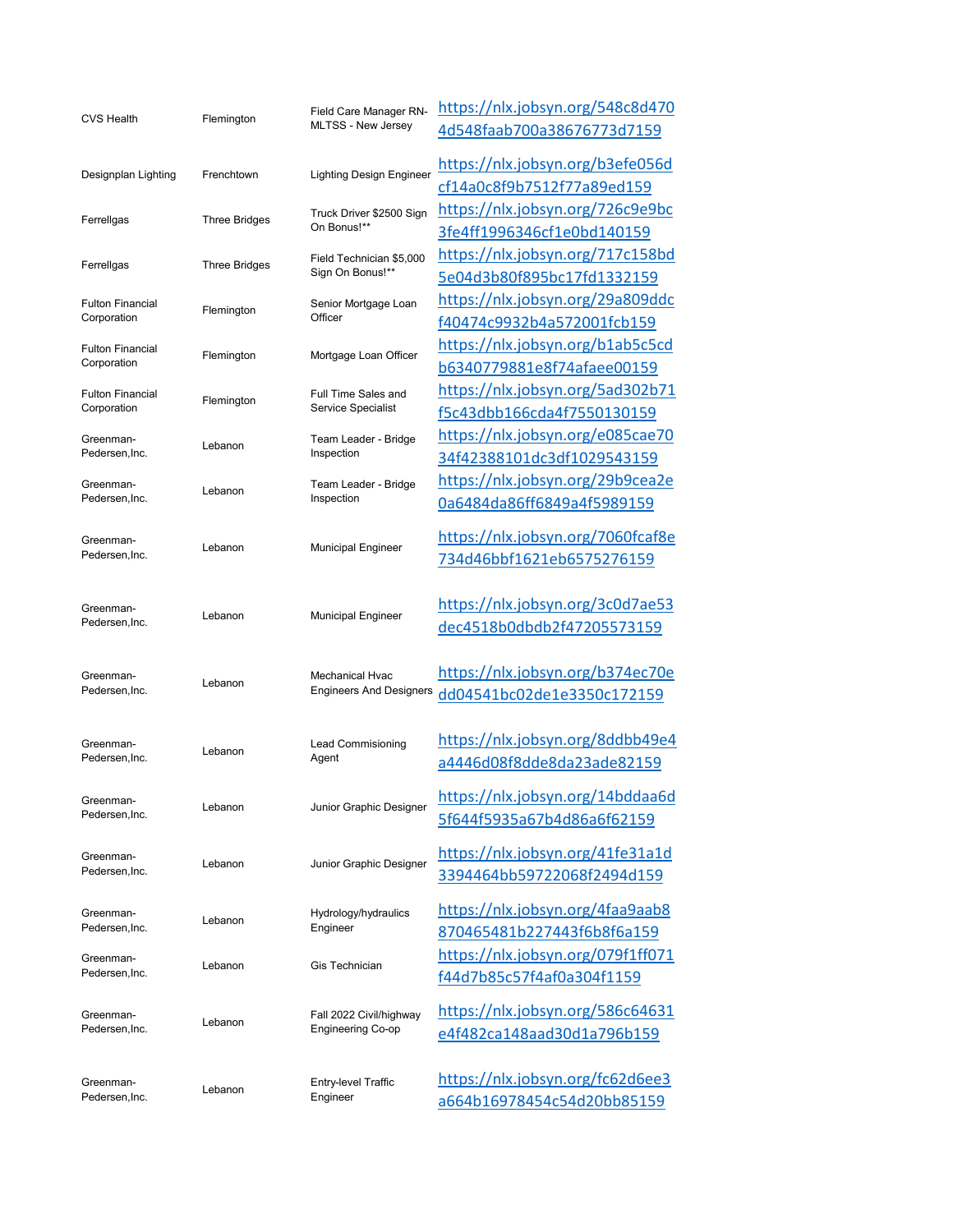| Greenman-<br>Pedersen, Inc.            | Lebanon                   | <b>Electrical Engineers And</b>                      | https://nlx.jobsyn.org/133ef57e3                               |
|----------------------------------------|---------------------------|------------------------------------------------------|----------------------------------------------------------------|
|                                        |                           | Designers                                            | 8274c358c92fe5673b0de84159                                     |
|                                        |                           |                                                      |                                                                |
| Greenman-<br>Pedersen, Inc.            | Lebanon                   | Data Technician                                      | https://nlx.jobsyn.org/7b7c0abbc                               |
|                                        |                           |                                                      | a964658ac63378e7114b011159                                     |
| Greenman-                              |                           |                                                      | https://nlx.jobsyn.org/ef95eb4ce                               |
| Pedersen, Inc.                         | Lebanon                   | <b>Construction Inspector</b>                        | 68a43b39392070b3e4d5cf4159                                     |
|                                        |                           |                                                      |                                                                |
| Greenman-                              |                           | Cad Manager                                          | https://nlx.jobsyn.org/5257bc75f                               |
| Pedersen, Inc.                         | Lebanon                   |                                                      | 8b44929986cd819329e7903159                                     |
|                                        |                           | Part Time Retail                                     |                                                                |
|                                        |                           | Merchandiser -                                       | https://nlx.jobsyn.org/c2694f6ee                               |
| Hallmark Cards Inc.                    | Flemington                | Flemington NJ 08822 -<br>HALLUSd0e549363f754f        | a7246f58311e8a558da6425159                                     |
|                                        |                           | 348df4fb9b8c3de021                                   |                                                                |
| Hunterdon Health Care                  |                           |                                                      | https://nlx.jobsyn.org/473bff659                               |
| System                                 | Hampton                   | <b>Outpatient RN</b>                                 | 3284dd78fd9fe5cc31437be159                                     |
| <b>Hunterdon Health Care</b>           | Flemington                | Pre Visit Planner                                    | https://nlx.jobsyn.org/0eaea3f1b                               |
| System                                 |                           |                                                      | 150475f81e83ba0ca4fa25f159                                     |
| Hunterdon Health Care                  |                           | Nursing Intern - 5 South -                           | https://nlx.jobsyn.org/6a95115ad                               |
| System                                 | Flemington                | Progressive Care Unit                                | 0594630957fa42aac1a1635159                                     |
|                                        |                           |                                                      |                                                                |
| Hunterdon Health Care<br>System        | Flemington                | <b>Healthcare Quality</b><br>Improvement Coordinator | https://nlx.jobsyn.org/a346098cf                               |
|                                        | Flemington                | <b>Business Analyst</b>                              | 62f4c09b56e8015173475a8159                                     |
| Hunterdon Health Care<br>System        |                           |                                                      | https://nlx.jobsyn.org/805ef9a74<br>63f4cf8af8802355ace2664159 |
|                                        | Flemington                | <b>Billing Specialist</b>                            | https://nlx.jobsyn.org/325a2ce8c                               |
| <b>Hunterdon Health Care</b><br>System |                           |                                                      | d0f429a89fb982b3c4c108d159                                     |
|                                        | Flemington                | <b>Accounts Receivable</b><br>Specialist             |                                                                |
| Hunterdon Health Care<br>System        |                           |                                                      | https://nlx.jobsyn.org/2b033d16f<br>8fe4fec8a6ab19f20f82b77159 |
|                                        |                           |                                                      |                                                                |
| Ingersoll-Rand Industrial Hampton      |                           | Global Product Manager                               | https://nlx.jobsyn.org/3cddd439f                               |
| $U.S.,$ Inc.                           |                           |                                                      | db240238434ae307e99941b159                                     |
| Ingersoll-Rand Industrial Hampton      |                           | Global Product Manager                               | https://nlx.jobsyn.org/5533512a5                               |
| $U.S.,$ Inc.                           |                           |                                                      | 6164afda22e57844d9e21fe159                                     |
|                                        |                           |                                                      | https://nlx.jobsyn.org/904f9f18b                               |
| J C Ehrlich                            | Hampton                   | Pest Control Specialist                              | 2b34f3eaf9f719a93006908159                                     |
| Kelly Services                         | <b>Whitehouse Station</b> | Continuous Improvement                               | https://nlx.jobsyn.org/bfe333d31                               |
|                                        |                           | <b>Business Analyst -</b><br>Remote                  | f204d43a25a350a47a3fef4159                                     |
|                                        |                           |                                                      |                                                                |
| Kimco Facility Services Flemington     |                           |                                                      | https://nlx.jobsyn.org/4524687c4                               |
|                                        |                           | Janitor (Flemington, NJ)                             | e2b4521b00cb1f44aa9e777159                                     |
|                                        |                           |                                                      |                                                                |
| Legal Services of<br>Northwest Jersey  | Flemington                | Paralegal                                            | https://nlx.jobsyn.org/2a97015a2                               |
|                                        |                           |                                                      | ae84ad9999183b20d7bf5c6159                                     |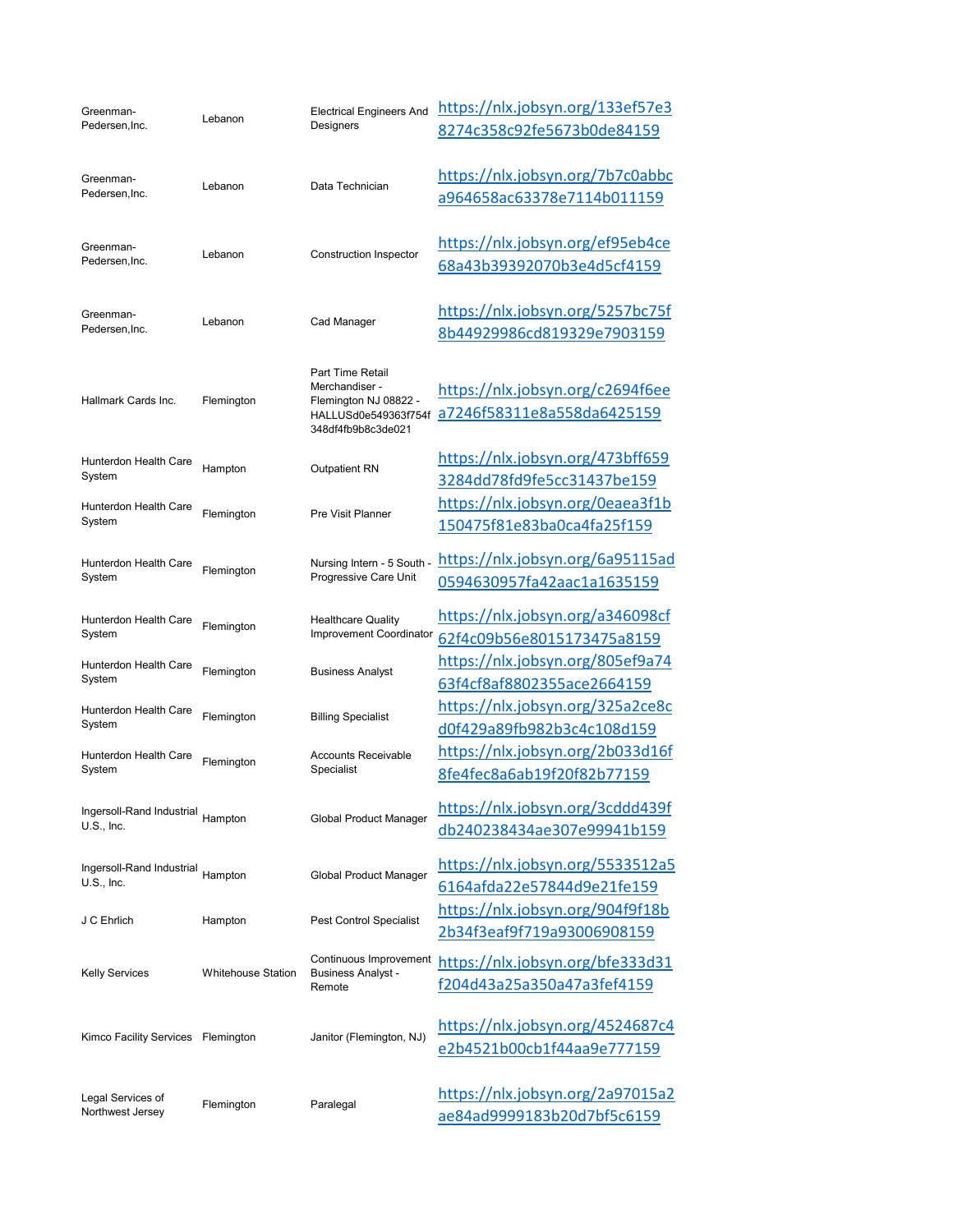| Lowe's                          | Flemington                | Warehouse Part Time<br>Overnight                                   | https://nlx.jobsyn.org/9f96629d6<br>9ce49848c7d5be3c2c5b3ea159 |
|---------------------------------|---------------------------|--------------------------------------------------------------------|----------------------------------------------------------------|
| Lowe's                          | Flemington                | Warehouse Part Time<br>Days                                        | https://nlx.jobsyn.org/67e58019f<br>06b4b56a72d8e9933be9a8c159 |
| Lowe's                          | Flemington                | <b>Sales Specialist Flooring</b>                                   | https://nlx.jobsyn.org/286058a05<br>99141a6b7fe493cf16442df159 |
| Lowe's                          | Flemington                | Retail Sales - Part Time                                           | https://nlx.jobsyn.org/6c9737862<br>08349f99897eba7fcb592c0159 |
| Lowe's                          | Flemington                | <b>Cashier Part Time</b>                                           | https://nlx.jobsyn.org/ca3efe21c<br>36b4da08ce0f93e98bd8bcd159 |
| Mallinckrodt<br>Pharmaceuticals | Hampton                   | Document Control<br>Analyst                                        | https://nlx.jobsyn.org/a671613d3<br>a6243b8be471e486deaed8a159 |
| Mallinckrodt<br>Pharmaceuticals | Hampton                   | <b>Document Control</b><br>Analyst                                 | https://nlx.jobsyn.org/0ef278913<br>35f4a8ea0f092c01604acce159 |
| ManpowerGroup                   | Bloomsbury                | <b>Quality Assurance</b><br>Technician                             | https://nlx.jobsyn.org/4dd61ed93<br>ab94ed2a69ce156c706da2c159 |
| Merck                           | <b>Whitehouse Station</b> | Senior Specialist, Trade<br>Operations                             | https://nlx.jobsyn.org/b29b33491<br>40543ab8323aa930c8c0b55159 |
| Organon & Co.                   | Lebanon                   | Senior Specialist,<br><b>Business &amp; Supplier</b><br>Management | https://nlx.jobsyn.org/ad25f436a<br>f2b4f259a018c6a68c9cdce159 |
| Organon & Co.                   | Lebanon                   | Associate Director,<br><b>Network Security</b><br>Architect        | https://nlx.jobsyn.org/8048b0b05<br>58045e4bc81058d797afe27159 |
| Pilot Company                   | Hampton                   | Janitorial Maintenance                                             | https://nlx.jobsyn.org/b0c971447<br>76b46b5bc584940eec9e3c6159 |
| Pilot Company                   | Hampton                   | <b>Fuel Attendant</b>                                              | https://nlx.jobsyn.org/3e3d2f118<br>3f8405fa7b6e2a67bd37b33159 |
| Pilot Company                   | Hampton                   | <b>Fuel Attendant</b>                                              | https://nlx.jobsyn.org/cdcf671cc8<br>8b4206b5ec923f29b6f81d159 |
| <b>Pilot Company</b>            | Hampton                   | Cashier                                                            | https://nlx.jobsyn.org/d29026b95<br>e7e4555a68e631744f5088f159 |
| <b>Pilot Company</b>            | Bloomsbury                | Janitorial Maintenance                                             | https://nlx.jobsyn.org/dfad13b57<br>873465e8b2517125578f282159 |
| Pilot Company                   | Bloomsbury                | <b>Fuel Attendant</b>                                              | https://nlx.jobsyn.org/27c9df296<br>2d2414bbcf8083b53a8c401159 |
| Pilot Company                   | Bloomsbury                | Cashier                                                            | https://nlx.jobsyn.org/9edb3f781<br>87b451dbfe5b081aecb0bc4159 |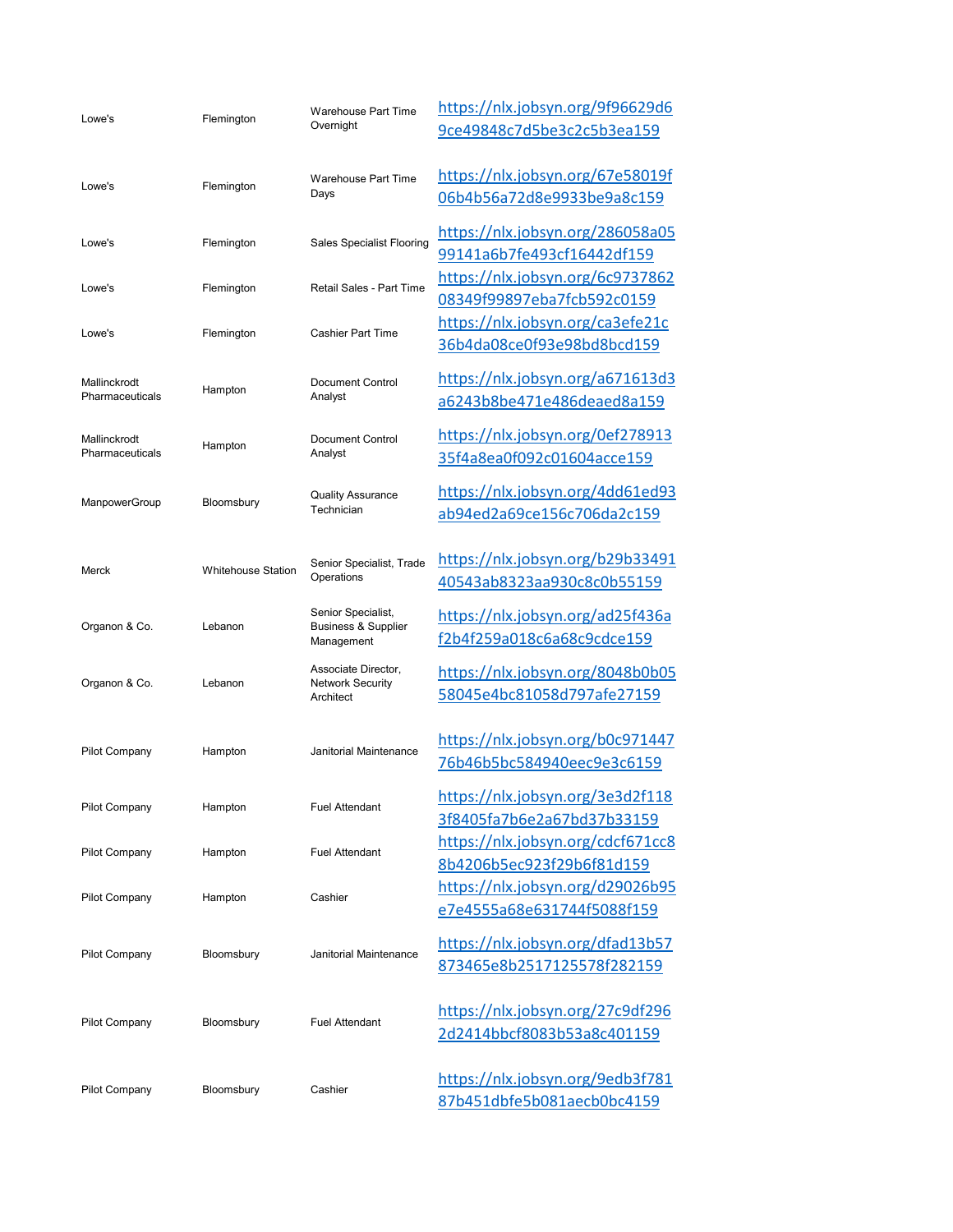| <b>PNC</b>                         | Flemington                |                                                                          | Branch Banker Associate https://nlx.jobsyn.org/ae7d1fdb9 |
|------------------------------------|---------------------------|--------------------------------------------------------------------------|----------------------------------------------------------|
|                                    |                           | - Multi Branch                                                           | 0524b2f846251dec783aeb2159                               |
|                                    |                           |                                                                          |                                                          |
|                                    |                           | Night Associate - Part                                                   | https://nlx.jobsyn.org/e33ccae8d                         |
| QuickChek                          | <b>Whitehouse Station</b> | Time                                                                     | 12143379a3c18cc0299e5c5159                               |
|                                    |                           |                                                                          |                                                          |
|                                    |                           |                                                                          | https://nlx.jobsyn.org/5de16a15b                         |
| QuickChek                          | <b>Whitehouse Station</b> | Minor Team Member                                                        | 9624fa99e92203ee2141765159                               |
|                                    |                           |                                                                          |                                                          |
|                                    |                           | Gas Attendant - Part<br>Time                                             | https://nlx.jobsyn.org/42ba273a6                         |
| QuickChek                          | <b>Whitehouse Station</b> |                                                                          | ee945a5be221bc2a1bdf830159                               |
|                                    |                           |                                                                          |                                                          |
| QuickChek                          | <b>Whitehouse Station</b> | Food Service Specialist -                                                | https://nlx.jobsyn.org/27c1c1b91                         |
|                                    |                           | <b>Full Time</b>                                                         | 83a4acca411b661fef32468159                               |
| Select Medical Corp.               |                           | <b>Patient Service Specialist</b>                                        | https://nlx.jobsyn.org/f9c7f9242c                        |
|                                    | Flemington                |                                                                          | 424009b76b7f846b6e46bf159                                |
|                                    |                           | shift supervisor - Store#                                                | https://nlx.jobsyn.org/499596925                         |
| <b>Starbucks Coffee</b><br>Company | <b>Whitehouse Station</b> | 14478, WHITEHOUSE                                                        | 2ad4d4a8697333b81258945159                               |
|                                    |                           | <b>STATION</b>                                                           |                                                          |
| <b>Starbucks Coffee</b>            |                           | barista - Store# 14478,                                                  | https://nlx.jobsyn.org/4ebbe4795                         |
| Company                            | <b>Whitehouse Station</b> | <b>WHITEHOUSE</b><br><b>STATION</b>                                      | 9f74bd8a8dc20b2709266f8159                               |
| <b>Starbucks Coffee</b>            | Flemington                | shift supervisor - Store#<br>62549, 166 NJ RT. 31 -<br><b>FLEMINGTON</b> | https://nlx.jobsyn.org/3b78c23fe                         |
| Company                            |                           |                                                                          | b0f4f5eac81f4a37679c22e159                               |
|                                    |                           |                                                                          |                                                          |
| <b>Starbucks Coffee</b>            | Flemington                | shift supervisor - Store#<br>23176, FLEMINGTON                           | https://nlx.jobsyn.org/2cfe686da                         |
| Company                            |                           | DT                                                                       | 2fd42278bcc52f511626caa159                               |
| <b>Starbucks Coffee</b>            | Flemington                | barista - Store# 62549,<br>166 NJ RT. 31 -<br><b>FLEMINGTON</b>          | https://nlx.jobsyn.org/0e7e834ff                         |
| Company                            |                           |                                                                          | 94e46e2ac9299c3cd860730159                               |
|                                    |                           | <b>Financial Services</b><br>Associate - Royal Road<br>(30hrs)           | https://nlx.jobsyn.org/694272407                         |
| TD Bank                            | Flemington                |                                                                          | 8164f888c717ac58d7215ad159                               |
|                                    |                           |                                                                          |                                                          |
| The Home Depot                     | Flemington                | Cashier                                                                  | https://nlx.jobsyn.org/c879d8e98                         |
|                                    |                           |                                                                          | 11f44e5a3638f58eb5d35fe159                               |
| The Home Depot                     | Flemington                | Cashier                                                                  | https://nlx.jobsyn.org/fde398fc24                        |
|                                    |                           |                                                                          | d944ccac51468081c162f0159                                |
| TravelCenters of                   | Bloomsbury                |                                                                          | https://nlx.jobsyn.org/d4a9b23ec                         |
| America                            |                           | Grill / Prep Cook                                                        | 3aa4fbea6634952678a275c159                               |
|                                    |                           |                                                                          |                                                          |
| Walgreens                          | <b>FLEMINGTON</b>         | Shift Lead                                                               | https://nlx.jobsyn.org/97fe581fe                         |
|                                    |                           |                                                                          | eb24748af19fa2dcf041afc159                               |
| Walgreens                          |                           |                                                                          | https://nlx.jobsyn.org/64c1175df                         |
|                                    | <b>FLEMINGTON</b>         | Pharmacist                                                               | daa42eeb05be41e80b9c529159                               |
|                                    |                           |                                                                          |                                                          |
|                                    |                           |                                                                          | https://nlx.jobsyn.org/5eae04668                         |
| Walmart                            | <b>FLEMINGTON</b>         | <b>Stocking &amp; Unloading</b>                                          |                                                          |
|                                    |                           |                                                                          | 4824e9481cb5aaa67620505159                               |